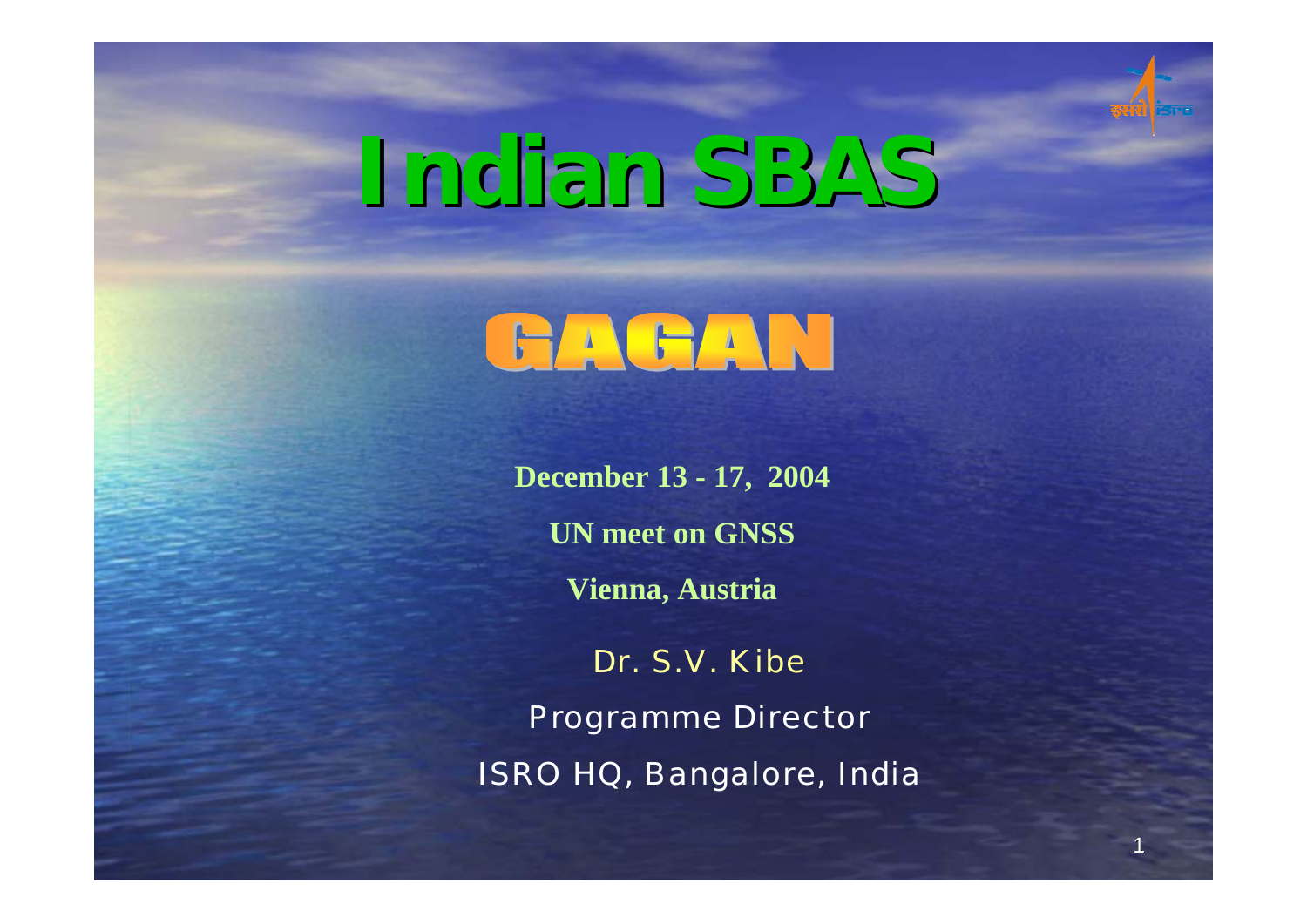### GAGAN Configuration

- In the Technology Demonstration System (TDS) Phase, the configuration will consist (TDS) Phase, the configuration will consist of:
- A GEO Payload with L1 and L5 downlinks at 82 deg.E.
- A Master Control Centre (MCC) and Indian Land Uplink Station (INLUS) at Bangalore **▶8 Indian Reference Stations (INRESs) ≻18 TEC Stations at GPS Grid Points** ▶Inter-Connectivity between MCC, INLUS, INRESs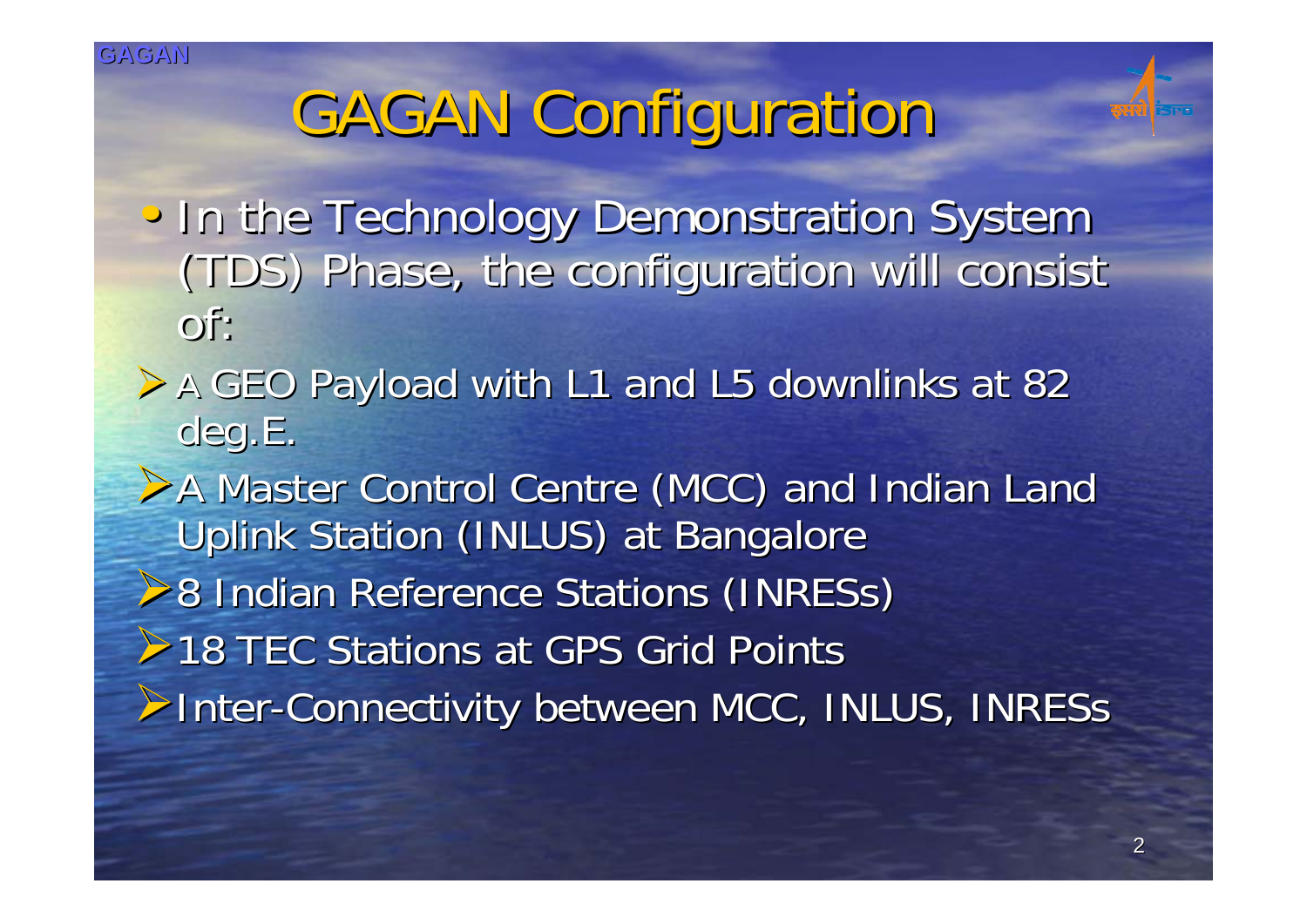

**Delhi Ahemdabad Bangalore Thiruvananthapuram KolkataGuwahati Port Blair INRESs Future INRESs Indore Bhuj Amritsar Chennai Lucknow JammuVisakhapatnam**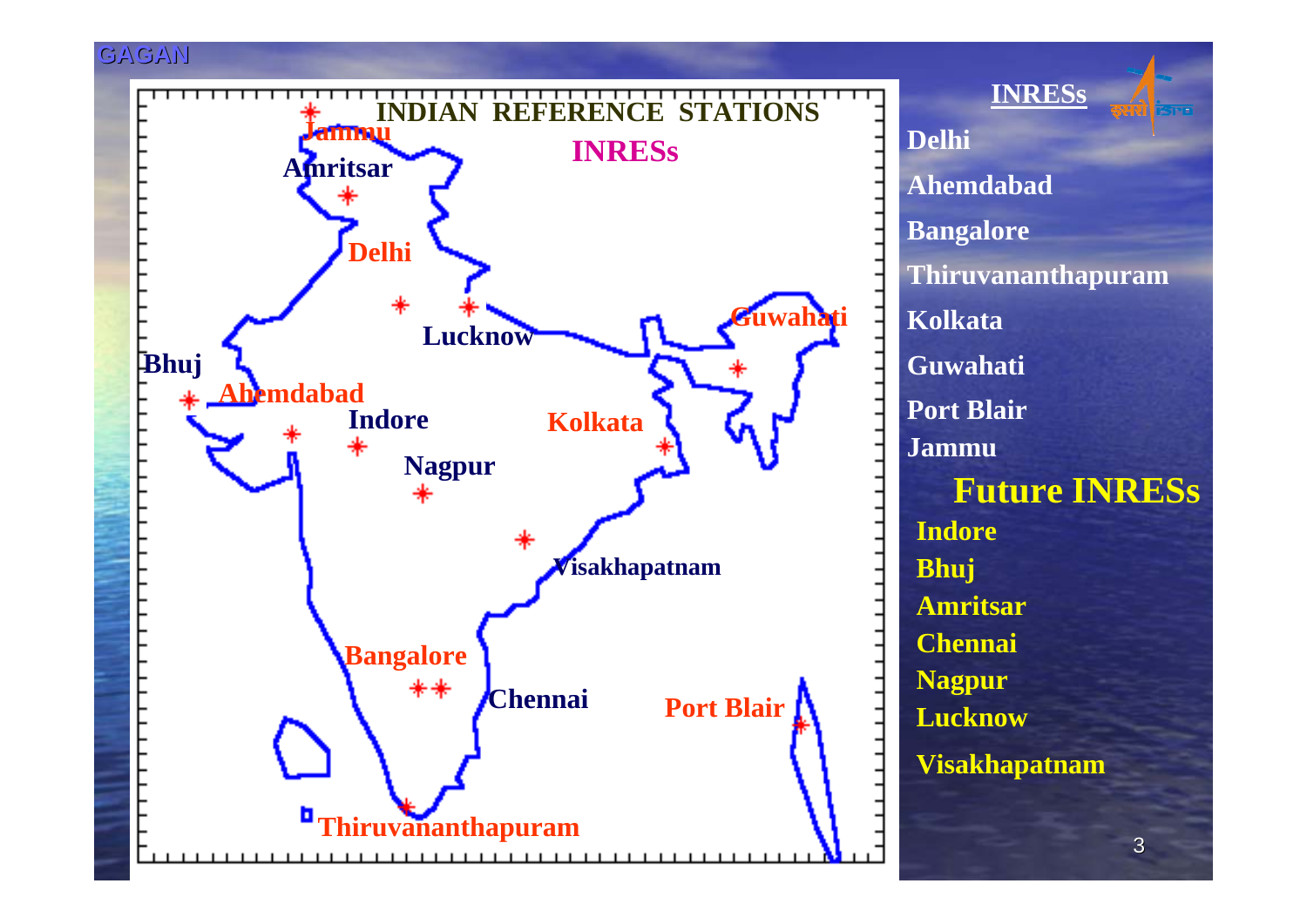#### **Planned TEC Stations**



Stations planned for TEC **Modelling** <u>72º E</u> 1. Agatti 2. Mumbai 3. Ahmedabad4. Jodhpur 77oE 5. Thiruvananthapuram 6. Bangalore 7. Hyderabad 8. Bhopal 9. Delhi10. Kulu82oE11. Visakhapatnam 12. Raipur 13. Lucknow14. Chennai $88^{\mathrm{o}}$  E 15. Bagdogra 16. Kolkata<u>93</u>º E 17. Guwahati18. Dibrugarh 19. Port Blair20. Aizwal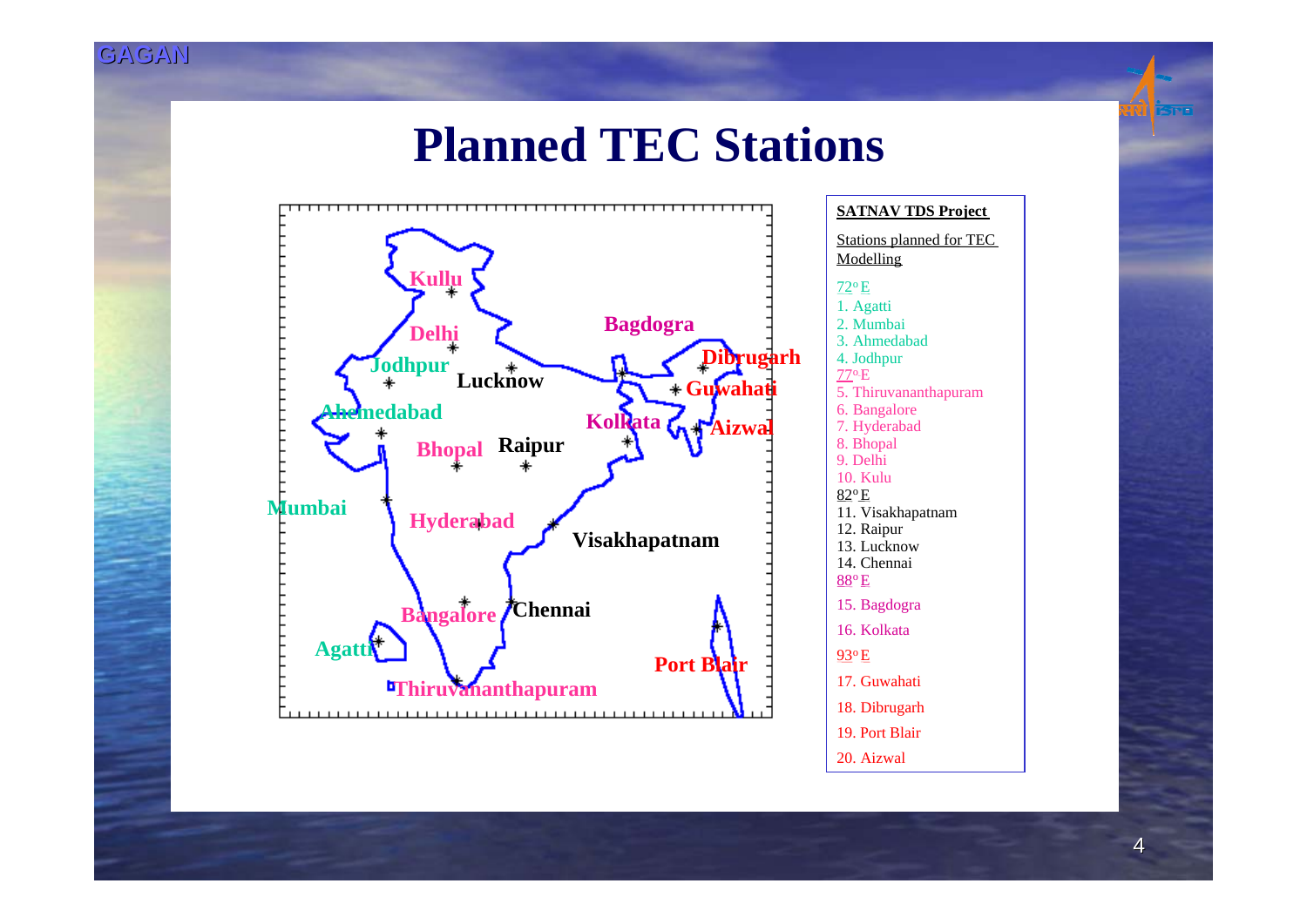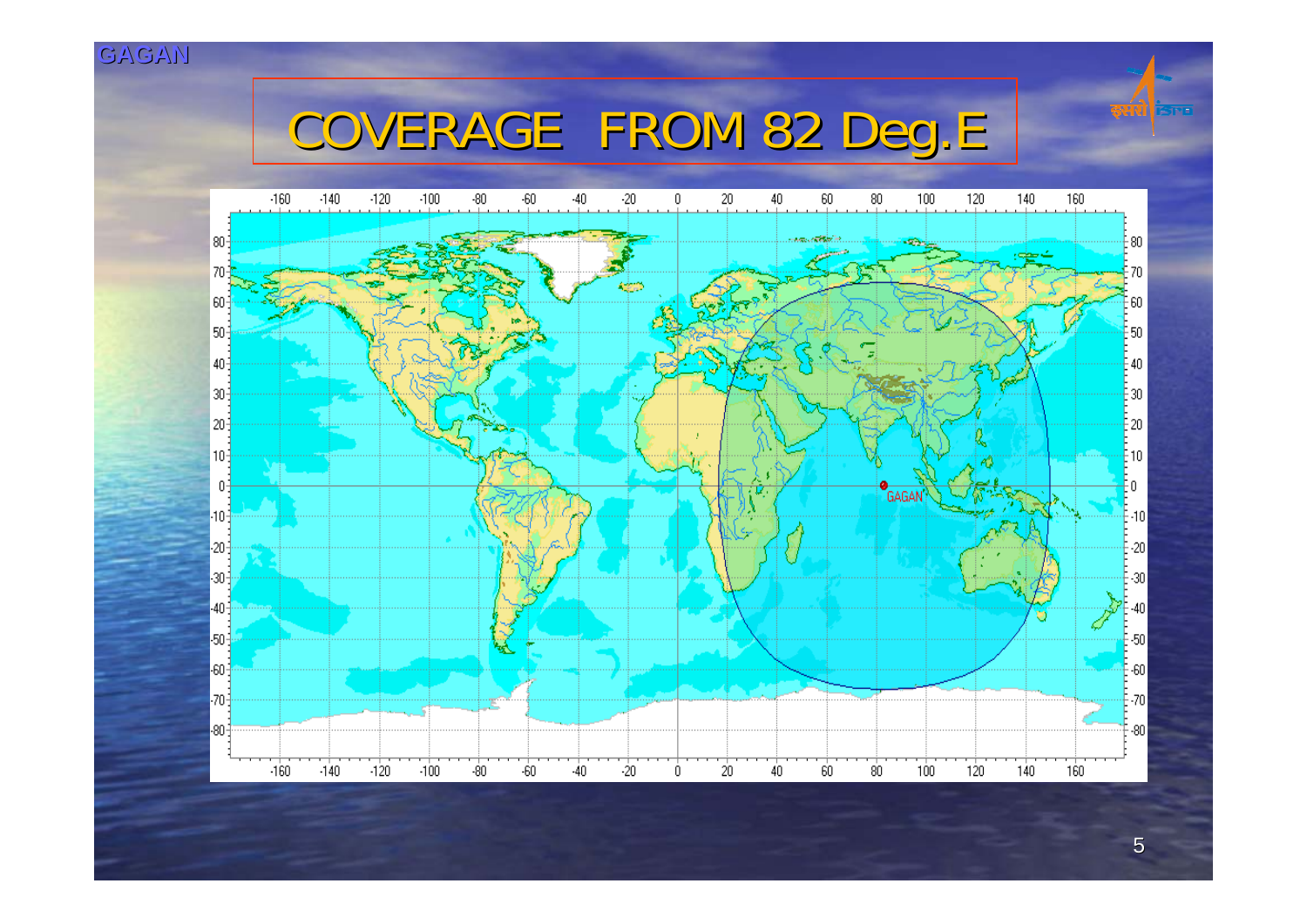

### **GEO L1 COVERAGE GEO L1 COVERAGE**

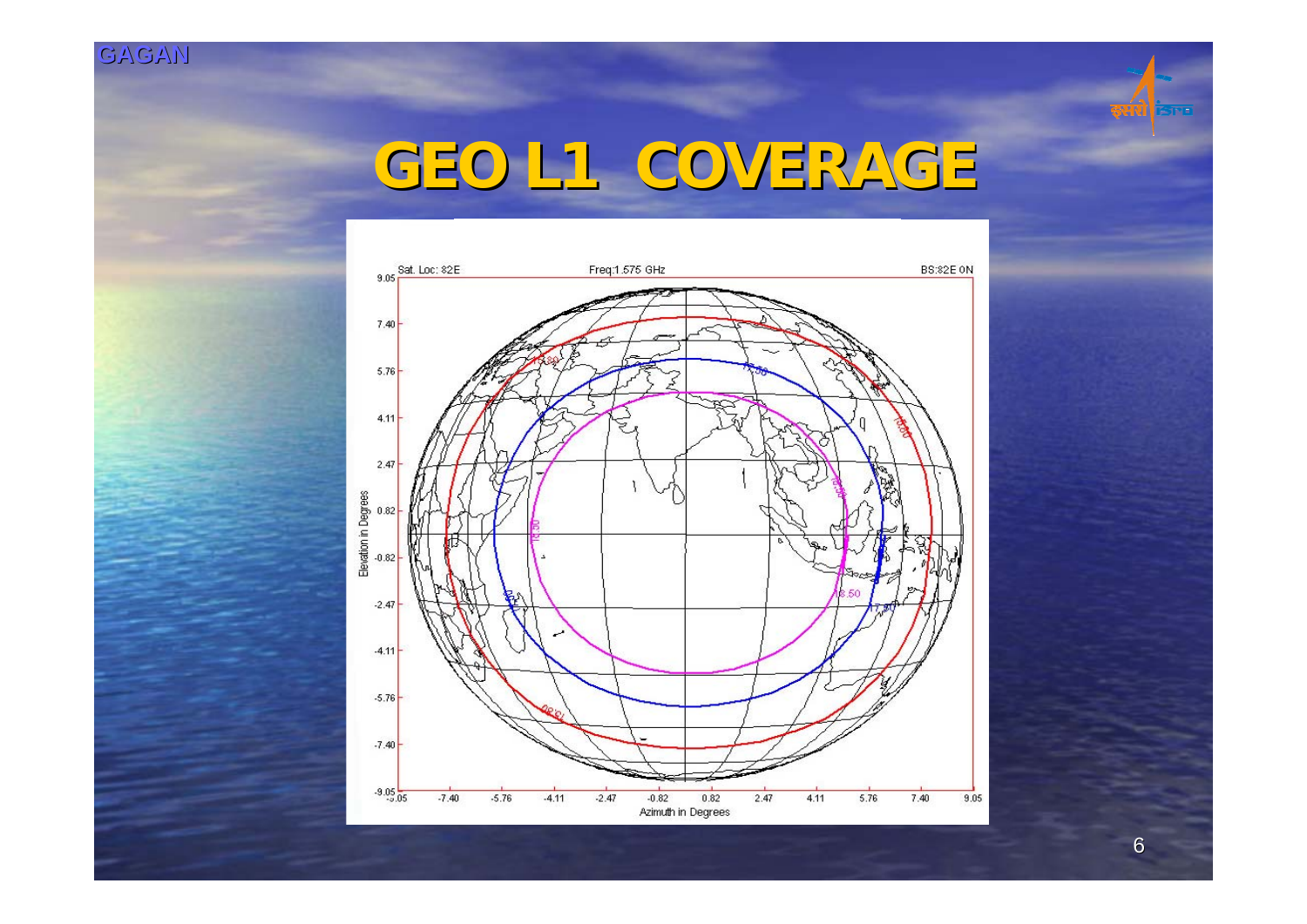

### **GEO L5 COVERAGE GEO L5 COVERAGE**



7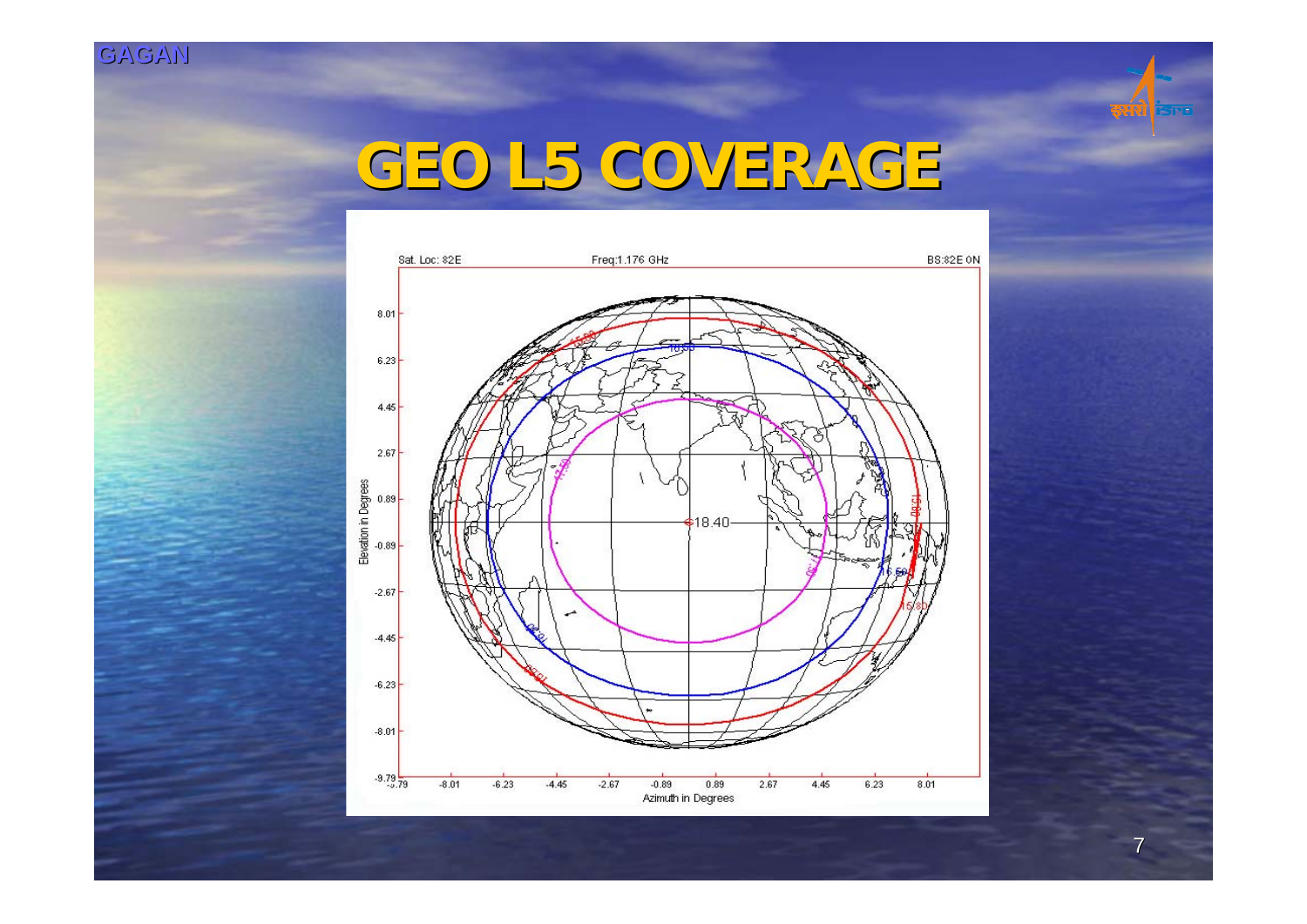

### **SATNAV P/L CONFIGURATION SATNAV P/L CONFIGURATION**

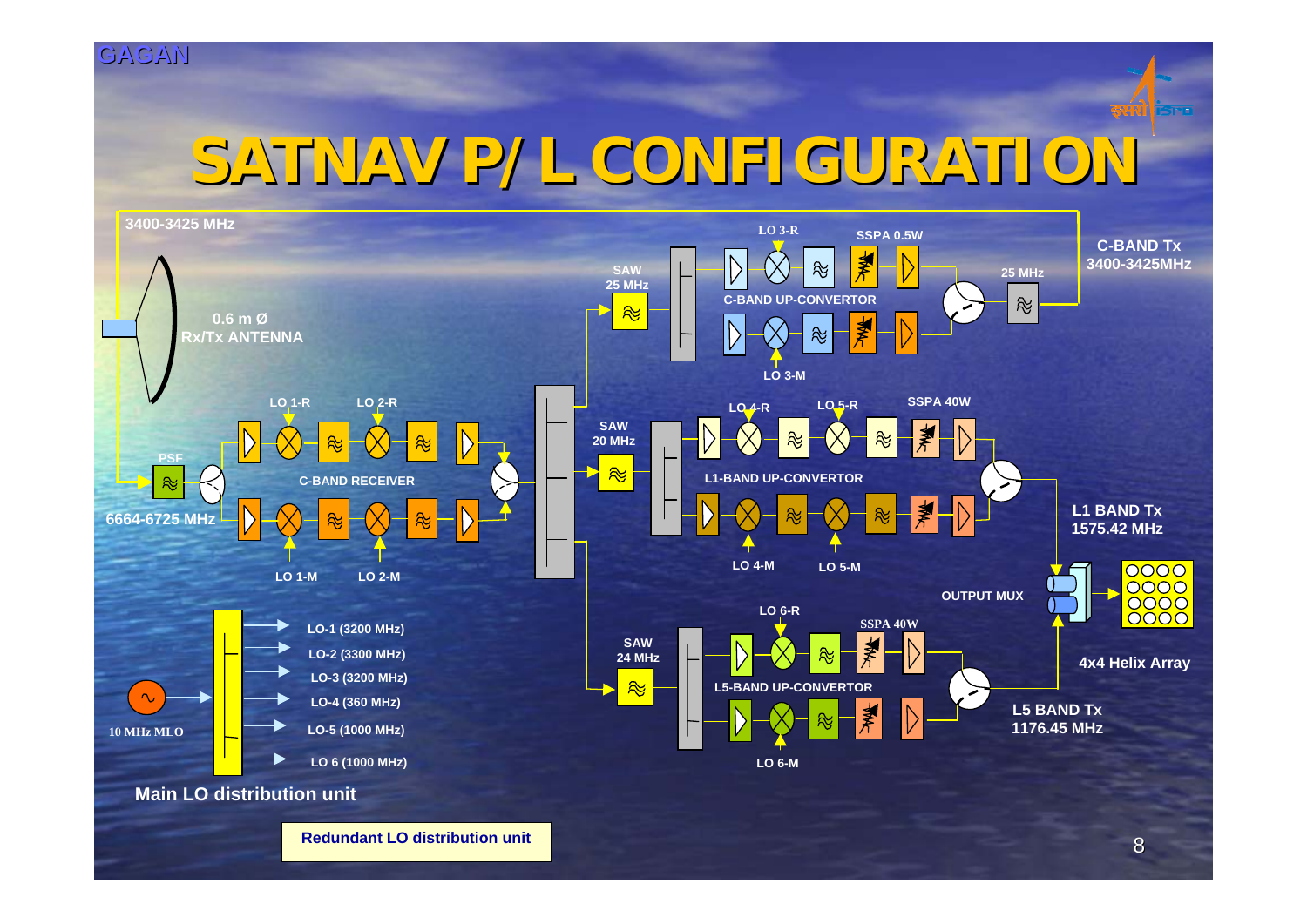## STATUS & SCHEDULE

- Contract for ground based elements for GAGAN has been placed with a 24 month schedule.
- TEC receivers deployed at 18 grid points
- Work on iono tropo model development progressing satisfactorily. Many algorithms such as, krigging, tomography with Kalman filtering, are being compared with IRI and PIM model with Indian data.
- Indian Land Uplink Station, RF modules in an advanced stage of development.
- MCC & INLUS co-located at Bangalore.